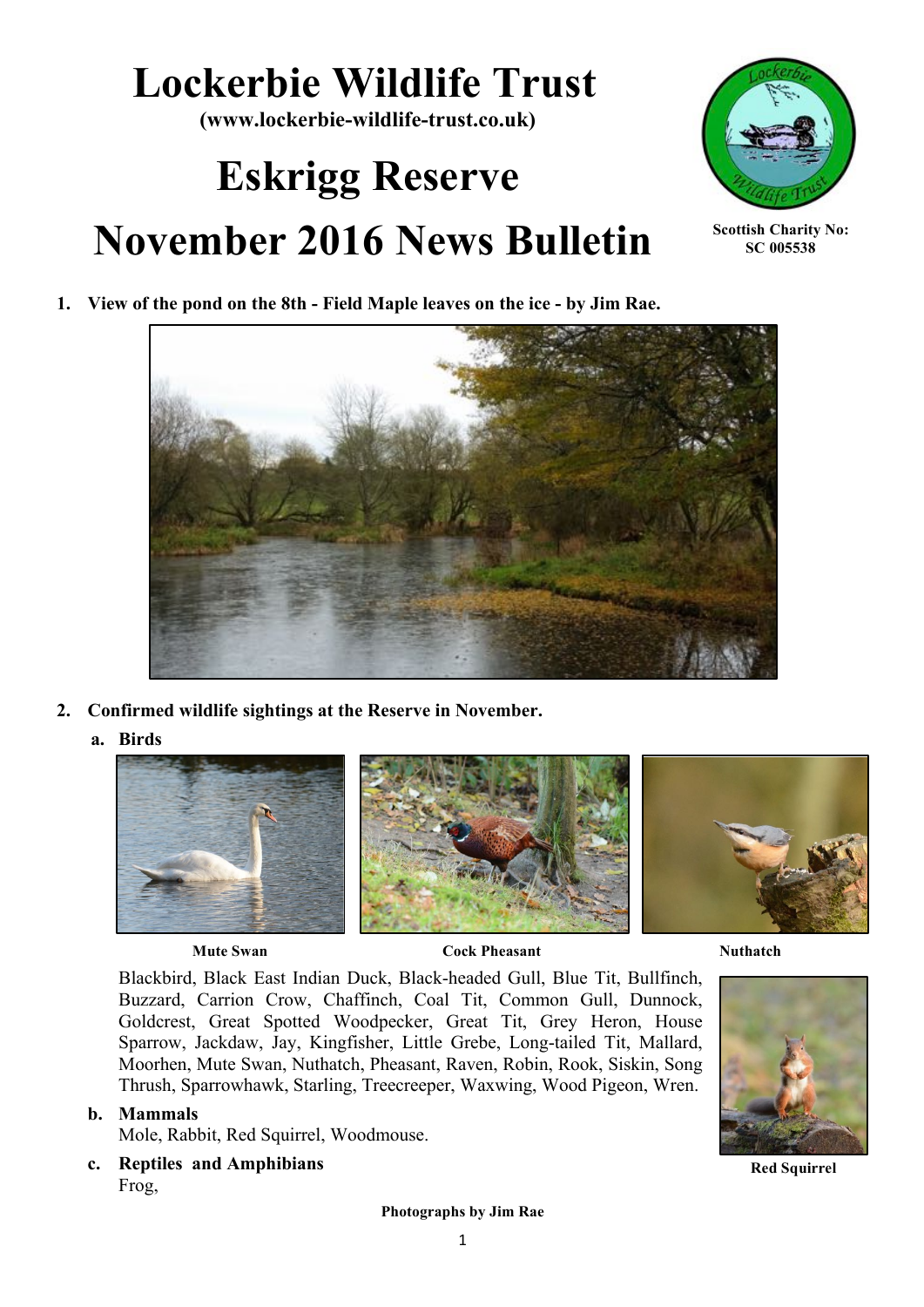## **3. November Fungi - Newly identified species at Eskrigg**

**Common Name Scientific Name** Amethyst Deceiver *Laccaria amethystea* Bay Polypore *Polyporus durus* Birch Polypore *Piptoporus betulinus* **Bleeding Broadleaf Crust** *Stereum rugosum* Brown Puffball *Bovista nigrescens* Candlesnuff Fungus *Xylaria hypoxylon* Clouded Funnel *Clitocybe nebularis* Common Earthball *Scleroderma citrinum* Common Puffball *Lycoperdon perlatum* **Coral Spot** *Nectria cinnabarina* Crested Coral *Clavulina coralloides* **Dark Honey Fungus** *Armillaria ostoyae* Dyer's Mazegill *Phaeolus schweinitzii* Grisette *Amanita vaginata* **Holly Speckle** *Trochila ilicina*

**Green Elfcup** *Chlorociboria aeruginascens* Herald of Winter *Hygrophorus hypothejus*

## **Common Name Scientific Name** Horsehair Parachute *Gymnopus androsaceus* **Leafy Brain** *Tremella foliacea*

Nutty Brittlegill *Russula integra* Primrose Brittlegill *Russula sardonia* Shaggy Scalycap *Pholiota squarrosa* Sickener *Russula emetica*

Jelly Ear *Auricularia auricula-judae* Jelly Tooth *Pseudohydnum gelatinosum*

Ochre Brittlegill *Russula ochroleuca* Purple Brittlegill *Russula atropurpurea* Purple Jellydisc *Ascocoryne sarcoides*

#### **Silverleaf Fungus** *Chondrostereum purpureum*

Sulphur Tuft *Hypholoma fasciculare* Turkeytail *Trametes versicolor* Willow Bracket *Phellinus igniarius* Wood Hedgehog *Hydnum repandum*  **Lemon Disco** *Bisporella citrina*



 **Lemon Disco Green Elfcup Leafy Brain**



**Dark Honey Fungus Silverleaf Holly Speckle (Unidentified fungus from last month)**

**Coral Spot (***Nectria cinnabarina***):**



This is a very common member of the Ascomycota. Its life cycle has in two distinct stages that produce independent fruit bodies.

Asexual (conidial) stage: These are the soft coralpink, cushion-like pustules from which the fungus gets its name. They produce asexual spores.

Sexual stage: A dense cluster of brownish-red, egglike spheres, each with a nipple-like projection at the top. They produce sexual spores.

The fungus is found on dead and dying wood of deciduous trees - in particular beech, rarely on conifers.

**Pictures by Jim Rae**